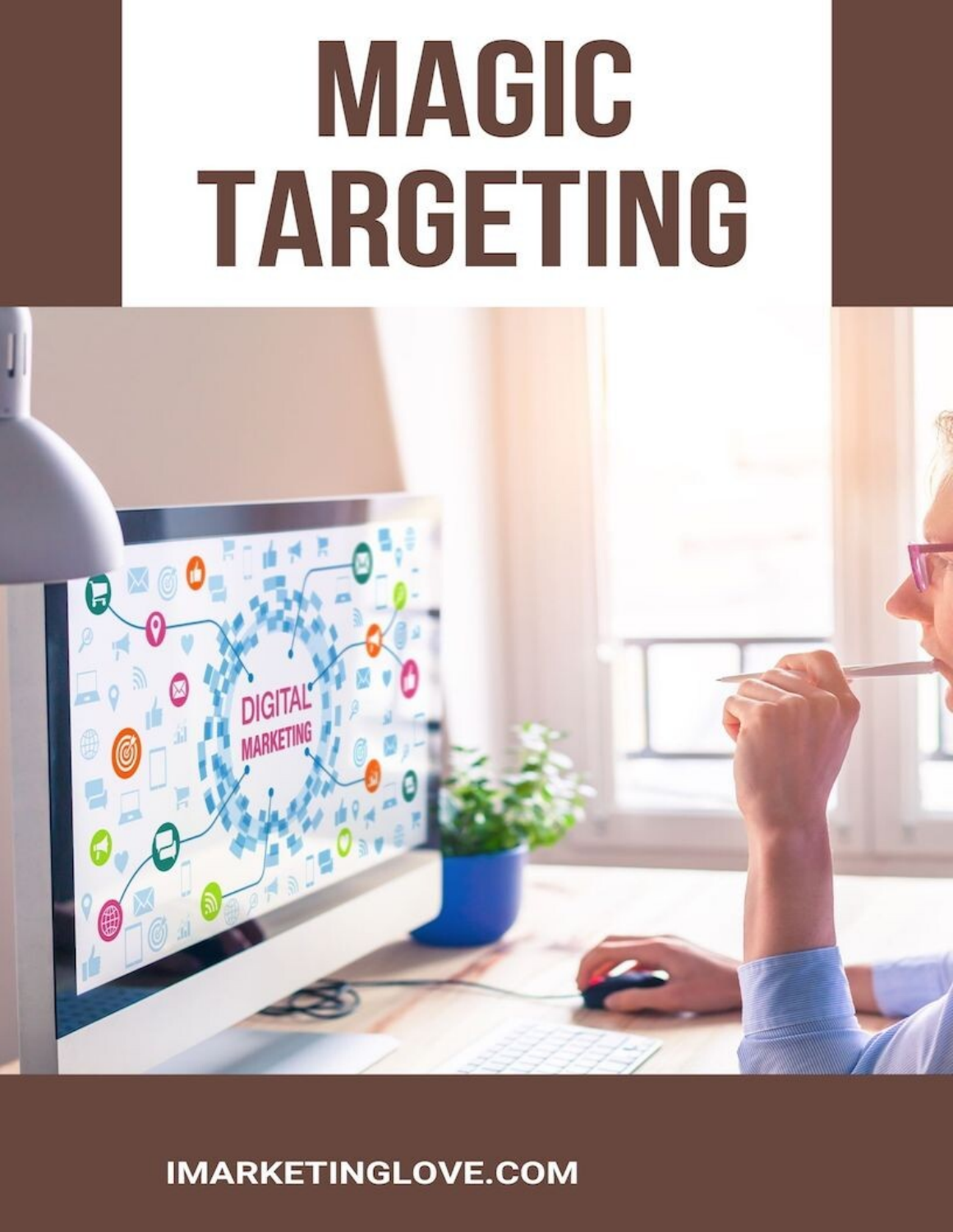### Income and Earnings Disclaimer.

the information, content, or strategies contained herein this eBook. Any and all claims or representations as to income or earnings are not to be considered as "average earnings." You and you alone, are solely responsible for any damage that you can receive on your facebook ads account. Your Usage Rights You do NOT have any resell / reprint / distribution rights to this guide. You and you alone, are solely responsible for any income you make or fail to make. This eBook makes no promises of realized income. You recognize and agree that the author and publisher have made no implications, warranties, promises, suggestions, projections, representations or guarantees whatsoever to you about future prospects or earnings, or that you will earn any money, with respect to your purchase and/or possession of this eBook, and that the author and publisher have not authorized any such projections, promises or representations by others. Any example or earnings or income statements, or any earnings or income examples, are only for illustration and informational purposes; they are not estimates of what you could earn or do. There is no assurance you will do as well as stated in any examples. If you rely upon any figures provided herein, you must accept the entire risk of not doing as well as the information provided. There is no assurance that any prior successes or past results as to earnings or income will apply in your situation, nor can any prior successes be used, as an indication of your future success or results from any of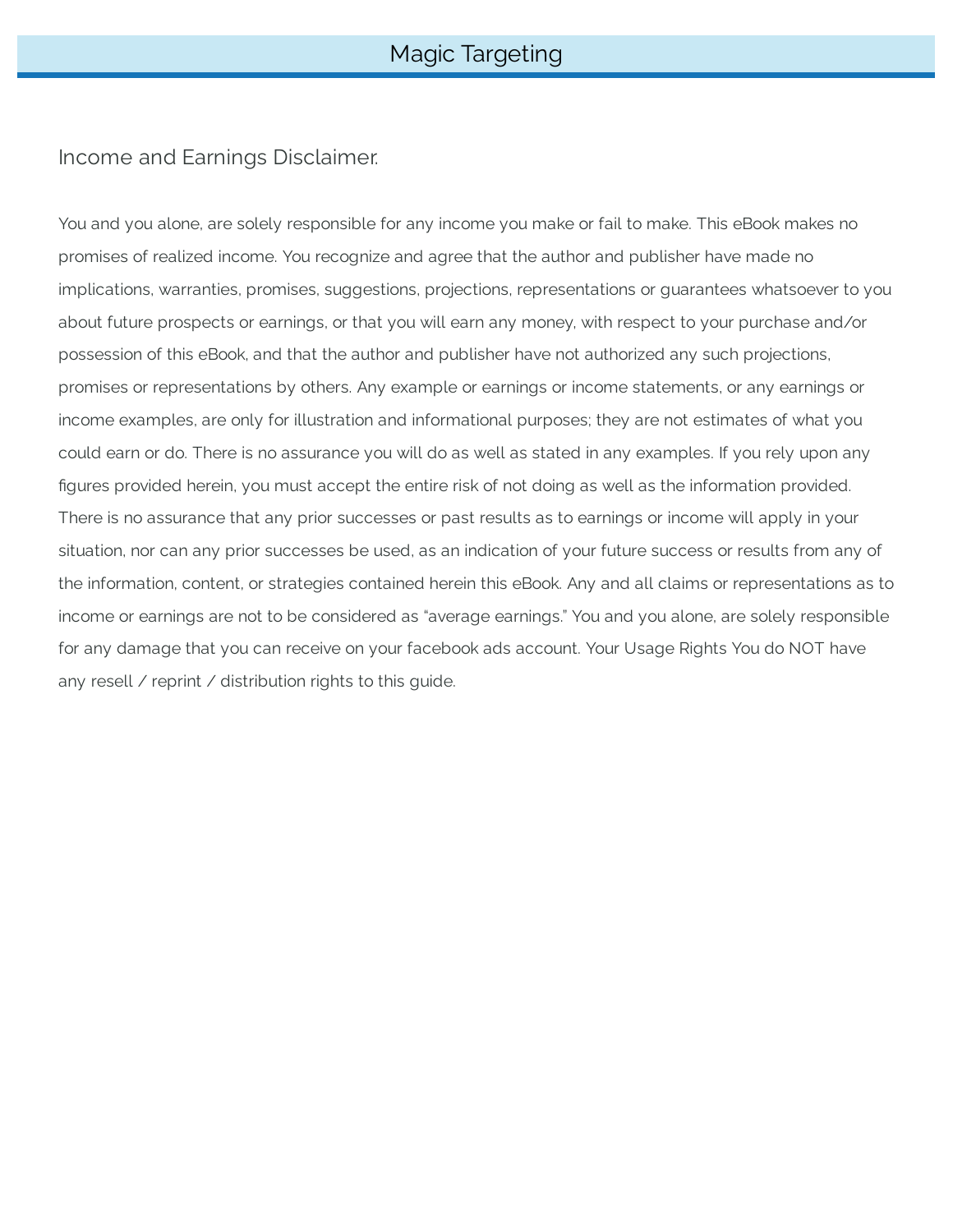Hello dear internet marketers, let's start!

The Secret Traffic Source is YOUTUBE ADS!

In Youtube Ads there is a Secret Targeting Option that only a few people know and it is incredibly powerful.

It allows us to target people who like (and usually purchase) on a particular website. For Example: Clickfunnels.com

We can target people who bought Clickfunnels or navigated through their website.

It is exactly as we could have access to their Facebook Pixel.

How is that possible?

Simple, they use Google Analytics on their site. And Google owns Youtube. So they have access to all datas.

And this happens for any website in the world.

So this targeting system works for any niche.

You could say: does it work also with Display Ads? And the answer is yes! But

Youtube Ads are more effective.

Display Ads are used only for Retargeting.

# THE SECRET

Let's now go to Google Ads and see where the magic option is hidden: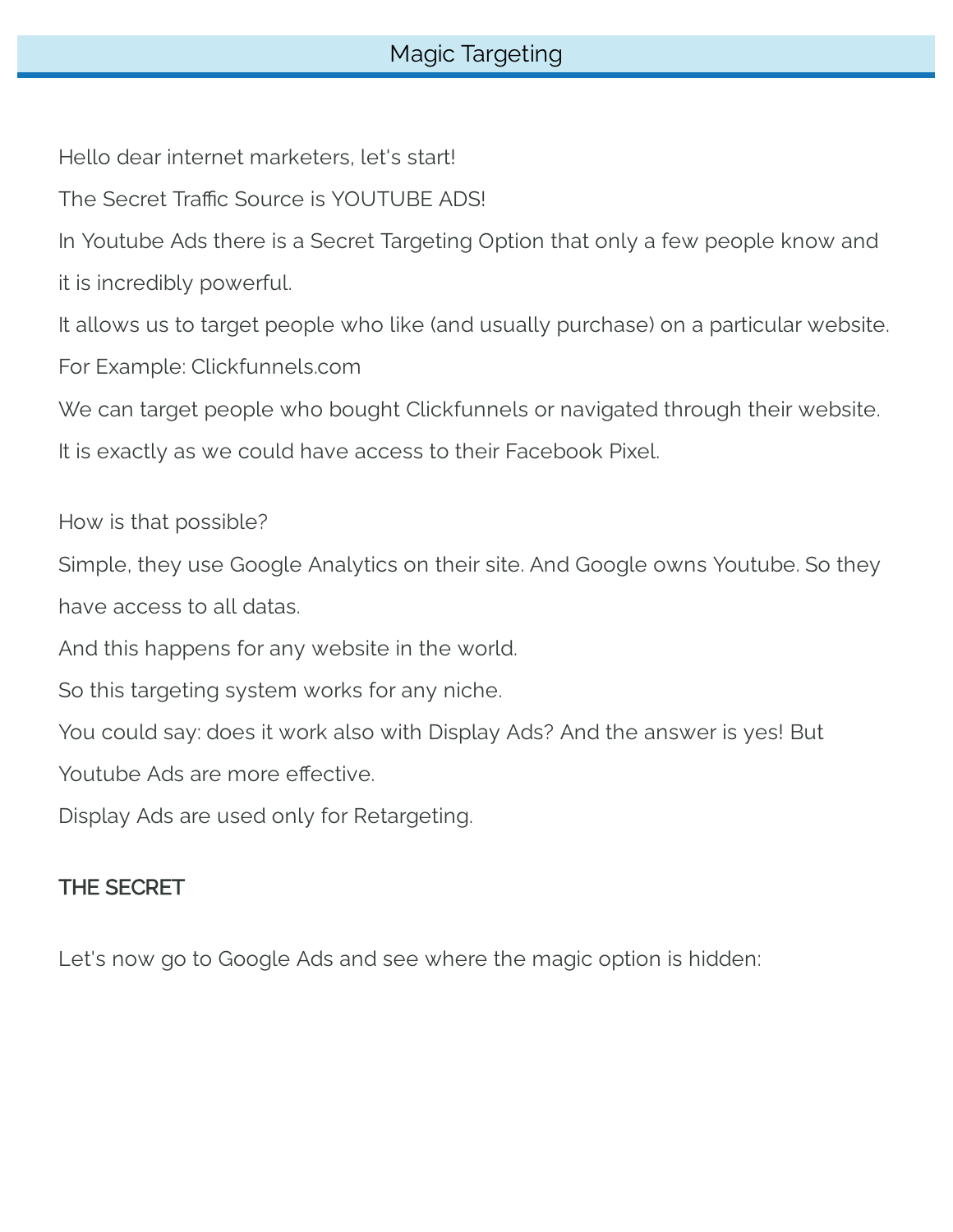| $\overline{c}$   |                                         |               |        |                                                      |                  |                    |                    |                     | - Clicks $\sqrt{*}$ - None $\sqrt{*}$ |               |                           | $\overline{\phantom{a}}$<br>CHART TYPE | $\mathbb{Z}^2$<br>EXPAND | 辈<br>ADJUST |
|------------------|-----------------------------------------|---------------|--------|------------------------------------------------------|------------------|--------------------|--------------------|---------------------|---------------------------------------|---------------|---------------------------|----------------------------------------|--------------------------|-------------|
|                  |                                         |               |        |                                                      |                  |                    |                    |                     |                                       |               |                           |                                        |                          |             |
|                  |                                         |               |        |                                                      |                  |                    |                    |                     |                                       |               |                           |                                        |                          |             |
| $0 -$            |                                         |               |        | Apr 6, 2021                                          |                  |                    |                    |                     |                                       |               |                           |                                        |                          |             |
|                  | Campaign status: All enabled ADD FILTER |               |        |                                                      |                  |                    | $\alpha$<br>SEARCH | $\equiv$<br>SEGMENT | ш<br>COLUMNS                          | 圆<br>REPORTS. | $\frac{1}{2}$<br>DOWNLOAD | 븝<br>EXPAND                            | š<br>-MORE               | $\wedge$    |
| O.<br>$^{\circ}$ | Campaign                                | <b>Budget</b> | Status | Optimization<br>score                                | Campaign<br>type | $\downarrow$ Impr. | Interactions       | Interaction<br>rate | Avg. cost                             |               | Cost                      | Conversion:                            |                          | Conv. value |
|                  |                                         |               |        | You don't have any enabled campaigns<br>NEW CAMPAIGN |                  |                    |                    |                     |                                       |               |                           |                                        |                          |             |
|                  |                                         |               |        |                                                      |                  | $\,0\,$            | $\bf{0}$           |                     |                                       |               | €0.00                     |                                        | 0.00                     | 0.00        |

Let's click on the "+" blue button and create a Video Campaign.

|                           | 靐                  | 泼                                 |                                                                                                                                                                             |
|---------------------------|--------------------|-----------------------------------|-----------------------------------------------------------------------------------------------------------------------------------------------------------------------------|
| Sales                     | Leads              | Website traffic                   | Product and brand consideration                                                                                                                                             |
| Brand awareness and reach | ⊡<br>App promotion | Local store visits and promotions | Create a campaign without a<br>goal's guidance<br>$\bullet$<br>Use any available campaign type and<br>construct a campaign step-by-step<br>without a goal's recommendations |
|                           |                    |                                   |                                                                                                                                                                             |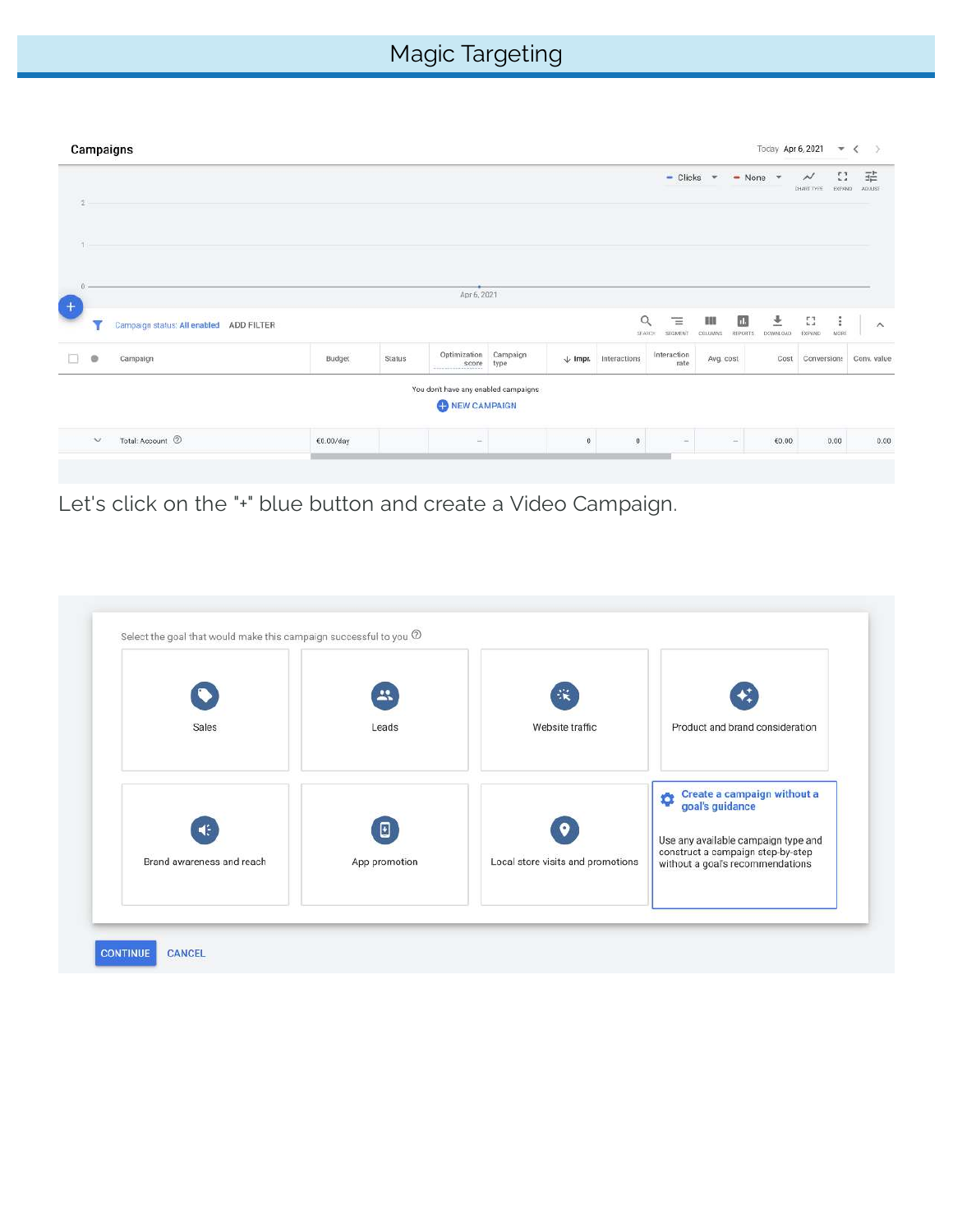Let's use Create a Campaign without a goal's guidance. When you start this is the best option. Once Your Google Pixel will be trained with a lot of conversions you'll be able to switch to "Sales" objective. But I have to tell you that In some cases the "campaign without goal" performs as the best and you don't need to choose other options.



Of course, we choose Video. Because we want to create a Youtube Ad.

In the next page you can see that we'll select:

CUSTOM VIDEO CAMPAIGN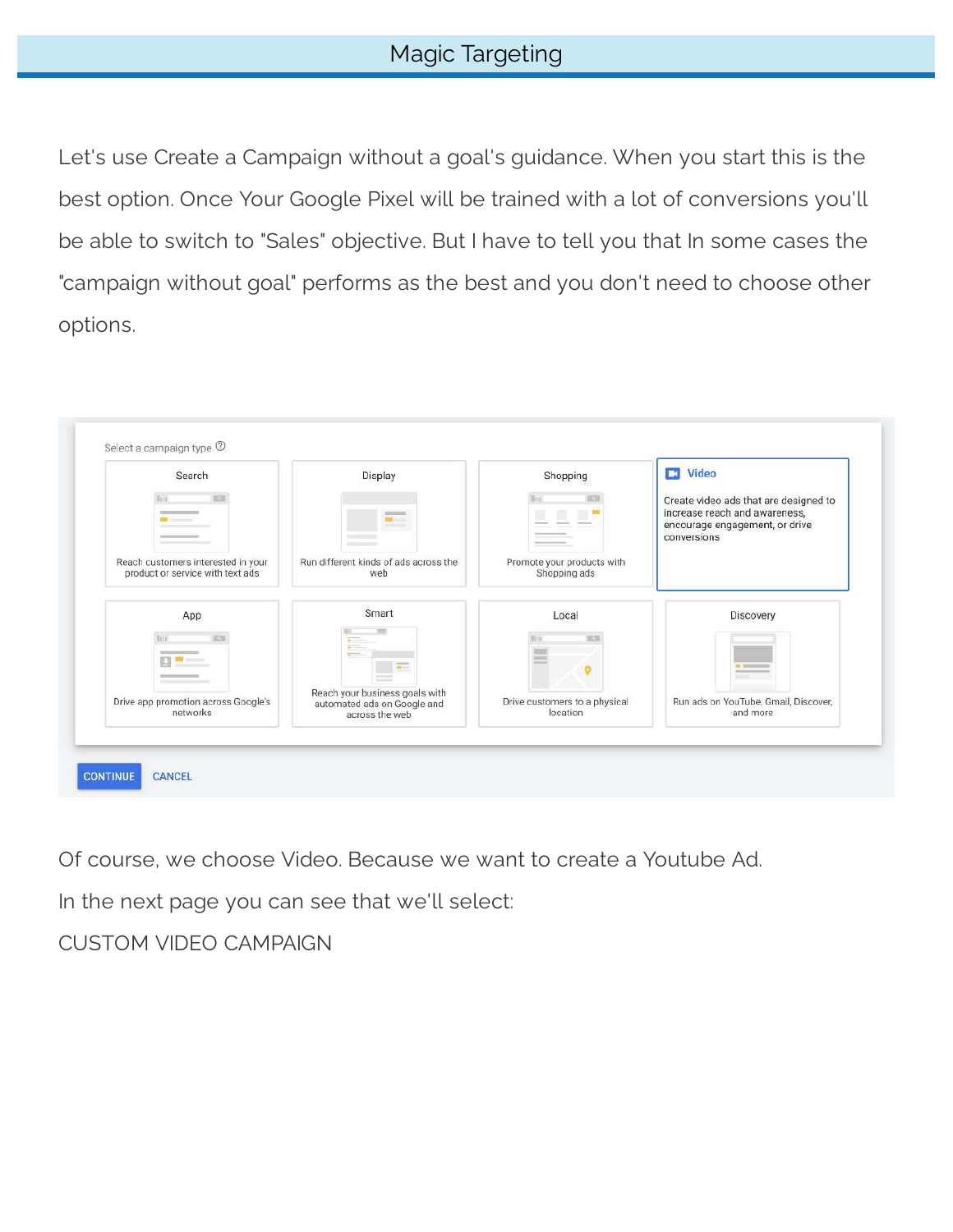

With this option we'll have more features to choose for our Ad.

| Type: Video campaign |                                                                                                                                                                                                                                           |                                                                                                                                                                                                                                   |              |
|----------------------|-------------------------------------------------------------------------------------------------------------------------------------------------------------------------------------------------------------------------------------------|-----------------------------------------------------------------------------------------------------------------------------------------------------------------------------------------------------------------------------------|--------------|
| Campaign name        | VideoAd1<br>8/128                                                                                                                                                                                                                         |                                                                                                                                                                                                                                   | ㅅ            |
| <b>Bid strategy</b>  | Maximum CPV                                                                                                                                                                                                                               |                                                                                                                                                                                                                                   | $\checkmark$ |
| Budget and dates     | Enter budget type and amount<br>€<br>10.00<br>Daily<br>$\overline{\phantom{a}}$<br>Apply from Shared library                                                                                                                              | For the month, you won't pay more<br>than your daily budget times the<br>average number of days in a<br>month. Some days you might<br>spend less than your daily budget,<br>and on others you might spend up<br>to twice as much. | $\sim$       |
|                      | Start date: 4/6/2021<br><b>EDIT</b><br>End date: None                                                                                                                                                                                     | Learn more                                                                                                                                                                                                                        |              |
| Networks             | YouTube search results                                                                                                                                                                                                                    |                                                                                                                                                                                                                                   | ́            |
|                      | Ads can appear next to search results on YouTube. You can use video discovery ads only.<br>YouTube videos<br>Ads can appear on YouTube videos, channel pages, and the YouTube homepage. You can use in-stream and video<br>discovery ads. |                                                                                                                                                                                                                                   |              |
|                      | Video partners on the Display Network 2                                                                                                                                                                                                   |                                                                                                                                                                                                                                   |              |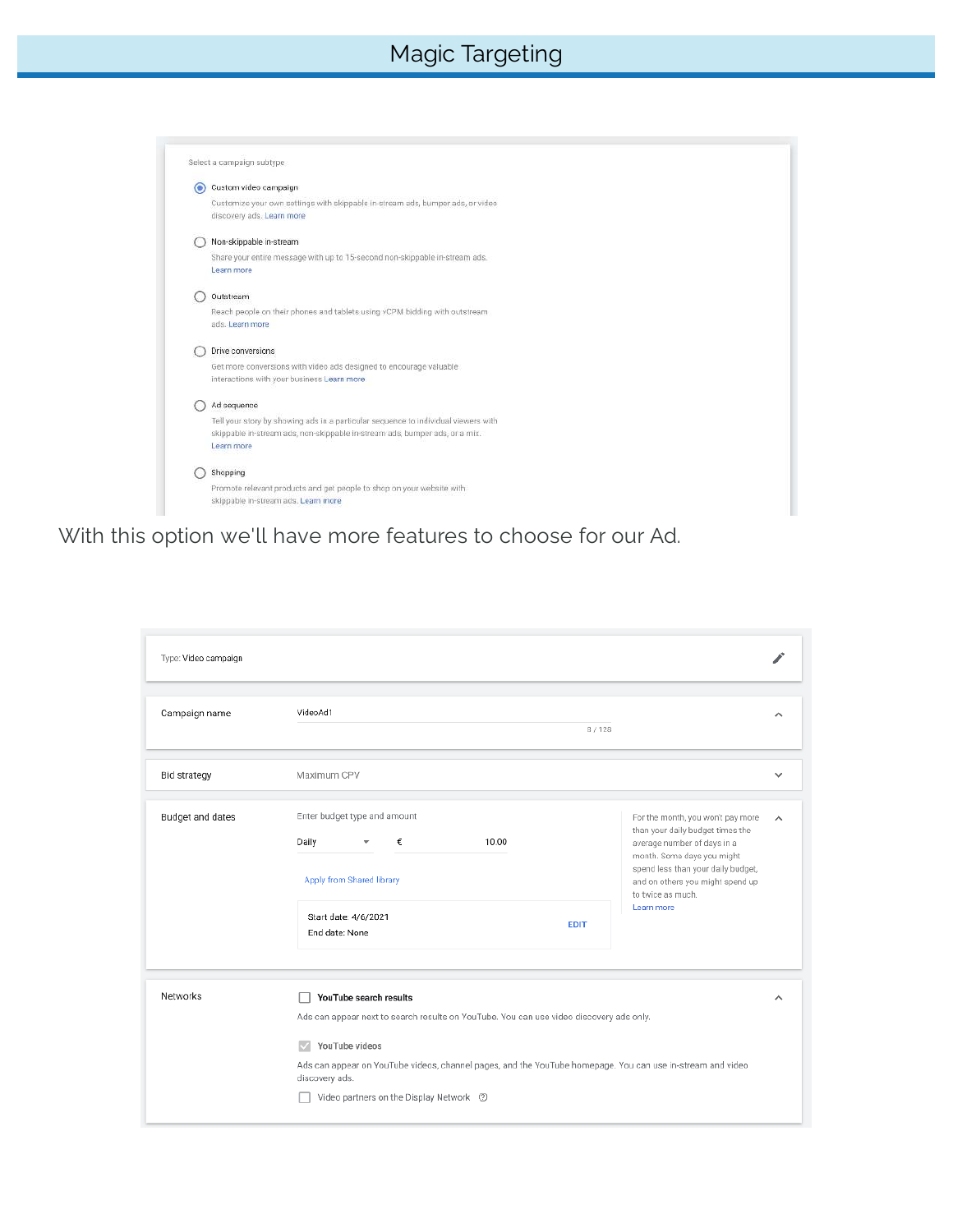Choose a name for your campaign. Select your daily budget.

As Networks: Choose Only Youtube videos.

Now the Location targeting options which are very simple to understand:

| Locations | Select locations to target ②<br>All countries and territories<br>Italy<br>Enter another location<br>۰                                                                              | ⋏                                                                                                                                                                                 |
|-----------|------------------------------------------------------------------------------------------------------------------------------------------------------------------------------------|-----------------------------------------------------------------------------------------------------------------------------------------------------------------------------------|
|           | Targeted locations (4)<br>Australia country<br>Canada country<br>United Kingdom country<br>United States country<br>Advanced search<br>Enter a location to target or exclude<br>Q  | $\circledcirc$<br>$\circledcirc$<br>$\circledcirc$<br>Ø<br>O                                                                                                                      |
| Languages | Select the languages your customers speak.<br>Your ads show to customers with these language preferences, or on sites with<br>these languages.<br>Q<br>Enter a language<br>English | To show ads to people with<br>$\wedge$<br>Spanish as a language preference,<br>select Spanish as your campaign<br>language and use Spanish ad text<br>and keywords.<br>Learn more |

For Internet Marketing the Tier1 Countries are the best, but, of course, you can choose any country you like according to your business.

Now it's time to Target your Favorite Audience: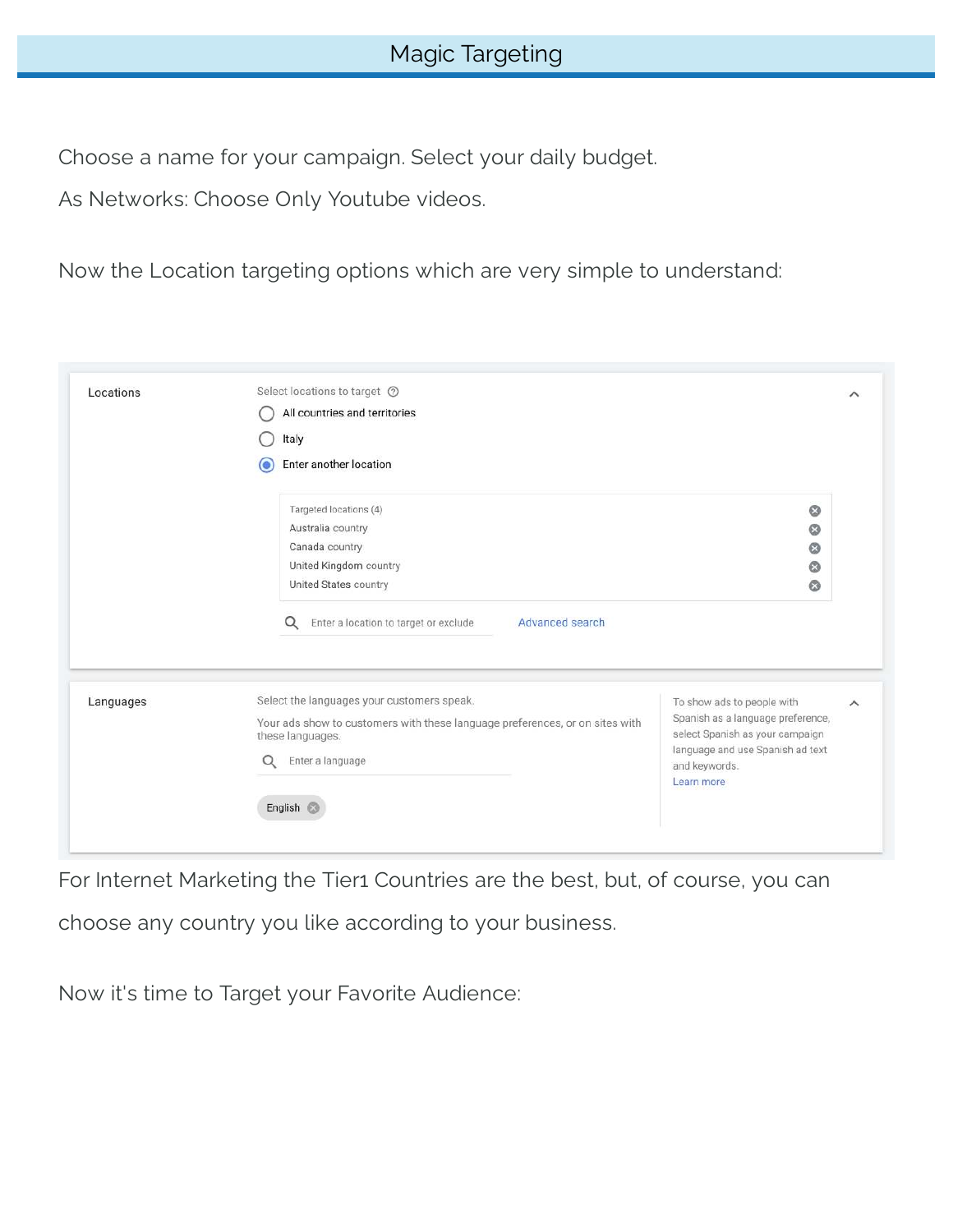| Create your ad group                                                         |                                                                | Skip ad group and ad creation (advanced) ? |
|------------------------------------------------------------------------------|----------------------------------------------------------------|--------------------------------------------|
| Ad group name                                                                | VideoGroup1<br>11/255                                          |                                            |
| People: who you want to reach<br>Define your Audiences, Demographic, or both |                                                                |                                            |
| Demographics                                                                 | Any age, Any gender, Any parental status, Any household income |                                            |
| Audiences                                                                    | Any audience                                                   |                                            |

Using the click of your mouse, expand the two options: Demographics and

Audiences.

| Demographics                                |                                      |                           |                                    |
|---------------------------------------------|--------------------------------------|---------------------------|------------------------------------|
| Select your demographic targeting $\oslash$ |                                      |                           |                                    |
| Gender                                      | Age                                  | Parental status           | Household income                   |
| Female<br>✓                                 | $18 - 24$<br>$\checkmark$            | Not a parent              | Top 10%<br>$\checkmark$            |
| $\checkmark$<br>Male                        | $\overline{\mathbf{v}}$<br>$25 - 34$ | Parent<br>$\checkmark$    | $11 - 20%$<br>$\checkmark$         |
| Unknown 2<br>$\checkmark$                   | $\vee$<br>$35 - 44$                  | Unknown 2<br>$\checkmark$ | $21 - 30\%$<br>$\checkmark$        |
|                                             | $\blacktriangledown$<br>$45 - 54$    |                           | $\blacktriangledown$<br>$31 - 40%$ |
|                                             | $\blacktriangledown$<br>$55 - 64$    |                           | $41 - 50\%$<br>$\vee$              |
|                                             | $\blacktriangledown$<br>$65+$        |                           | Lower 50%<br>$\checkmark$          |
|                                             | Unknown 2<br>$\checkmark$            |                           | Unknown 2<br>$\checkmark$          |

### DEMOGRAPHICS:

First thing to do is to select the correct demographics for your business.

Choose gender and age. You can also choose parental status. Household income is also very useful (it is available only on some countries) especially if your are in the real estate business.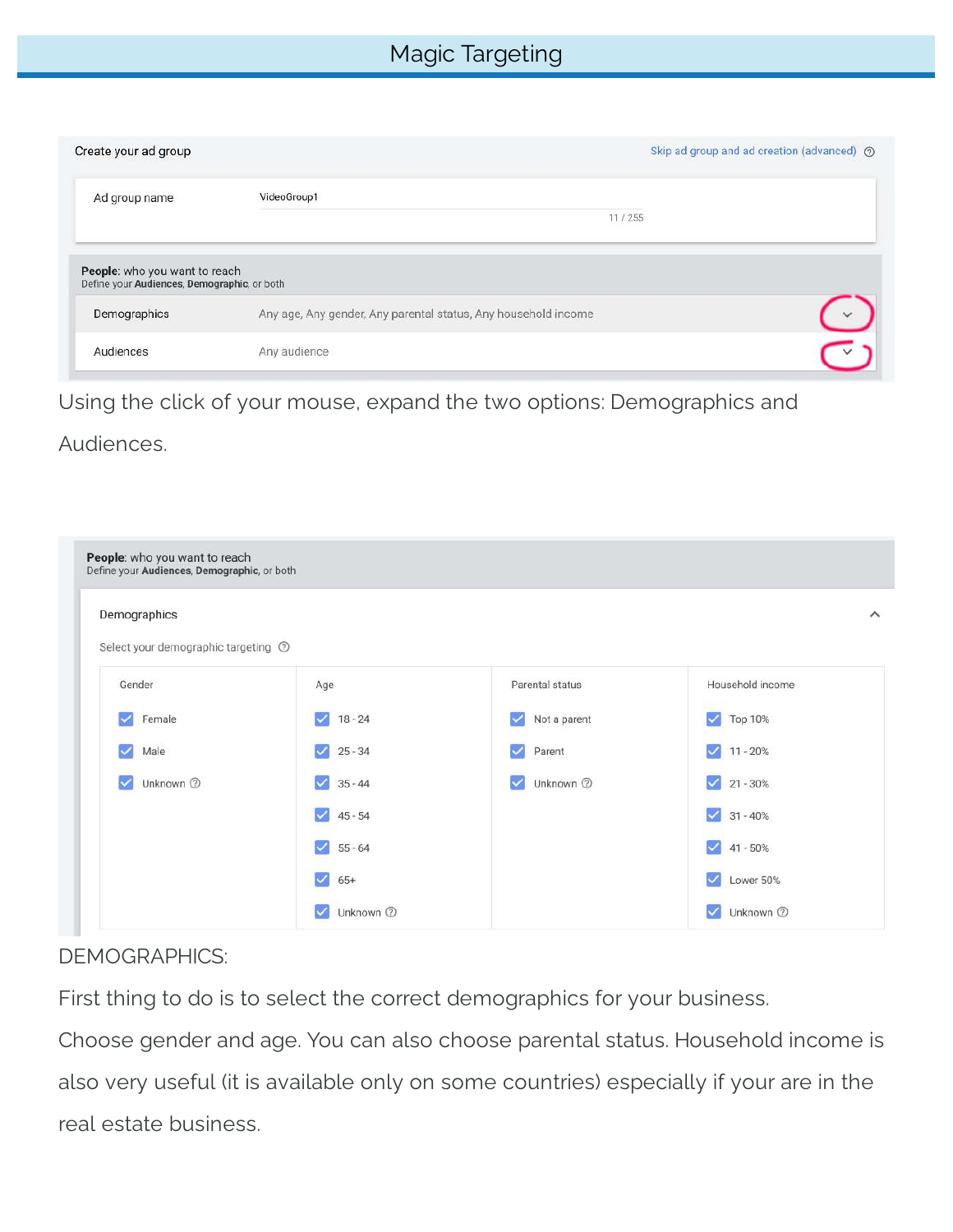## Now go to Audiences:

| <b>SEARCH</b><br><b>BROWSE</b>                                                     |                              | None selected                           | <b>CLEAR ALL</b> |
|------------------------------------------------------------------------------------|------------------------------|-----------------------------------------|------------------|
| Who they are<br>(Detailed demographics)                                            | $\mathcal{P}$                | Select one or more audiences to target. |                  |
| What their interests and habits are<br>(Affinity)                                  | $\rightarrow$                |                                         |                  |
| What they are actively researching or planning<br>(In-market and life events)      | $\left\langle \right\rangle$ |                                         |                  |
| How they have interacted with your business<br>(Remarketing and similar audiences) | $\rightarrow$                |                                         |                  |
| Combined audiences<br>(Your audience combinations)                                 | ⋟                            |                                         |                  |

Click on BROWSE and then go to Your custom audiences.

Click the blue button (+) CUSTOM AUDIENCE to add your own custom audience.

Here we'll find the SECRET TARGETING WEAPON:

We'll be able to create a new custom audience about almost any website of the web.

In this way it will be like using their own Retargeting Pixel.

Look in the next page: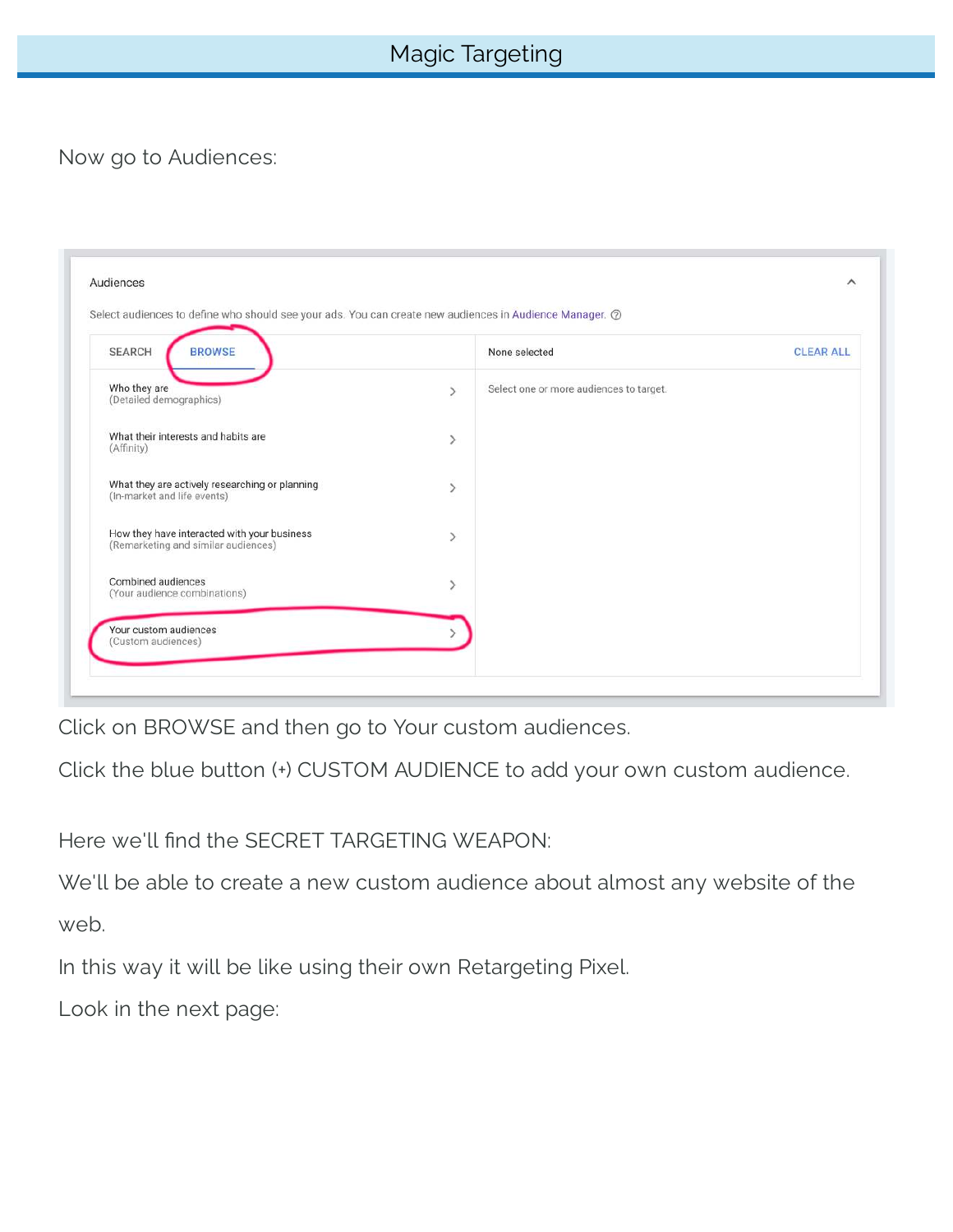| <b>New custom audience</b> |  |
|----------------------------|--|

|                                      | Ads using audience targeting must comply with the Personalized advertising policy. Sensitive keywords will serve contextually only, or may not serve at all. All campaigns are<br>subject to the Google Ads advertising policies and may not contain any inappropriate content. Learn more | Audience insights<br>$\checkmark$<br>Australia (+3 more), English, Video |
|--------------------------------------|--------------------------------------------------------------------------------------------------------------------------------------------------------------------------------------------------------------------------------------------------------------------------------------------|--------------------------------------------------------------------------|
| Audience name                        | mycustomaudience1                                                                                                                                                                                                                                                                          | Weekly impressions<br>$1M - 5M$                                          |
|                                      | Include people with following interests or behaviors 2                                                                                                                                                                                                                                     | Gender<br>71% male                                                       |
| $\circ$                              | People with any of these interests or purchase intentions $\circledcirc$                                                                                                                                                                                                                   | Age<br>$36\%$ 25 - 34                                                    |
|                                      | People who searched for any of these terms on Google $\circledcirc$<br>Only on campaigns running on Google properties. On other campaigns, terms will be used as interests or purchase intentions.                                                                                         | Parental status<br>68% non-parents                                       |
| clickfunnels.com                     |                                                                                                                                                                                                                                                                                            | Topics<br>Marketing, Advertising & Marketin                              |
| Add interests or purchase intentions |                                                                                                                                                                                                                                                                                            |                                                                          |
| Expand audience by also including:   |                                                                                                                                                                                                                                                                                            |                                                                          |
| People who browse types of websites  |                                                                                                                                                                                                                                                                                            |                                                                          |
| People who use types of apps         |                                                                                                                                                                                                                                                                                            |                                                                          |
| People who visited certain places    |                                                                                                                                                                                                                                                                                            |                                                                          |

For example, if you want to use the audience of people who like the website:

clickfunnels.com just add it on "Add interest or purchase intentions".

I think now you know how powerful this feature is.

You can target any competitor and you'll be able to get the best audience for your products and your business. Once you created your new audience just save it and use it.

|                          | <b>SEARCH</b><br><b>BROWSE</b>                                                            | 1 selected        | <b>CLEAR ALL</b> |
|--------------------------|-------------------------------------------------------------------------------------------|-------------------|------------------|
| $\overline{\phantom{m}}$ | Your custom audiences                                                                     | Custom audiences  |                  |
|                          | mailchimp                                                                                 | mycustomaudience1 | (x               |
| $\checkmark$             | mycustomaudience1                                                                         |                   |                  |
|                          | Pinterest_Display:Gruppo di annunci 1:pinterest                                           |                   |                  |
|                          | Solar_Offer:Solar_Disp_ann:solar system                                                   |                   |                  |
| ALC: UNK                 | the contract of the contract of the contract of the contract of the contract of<br>$\sim$ |                   |                  |

Now you have to go on Placements: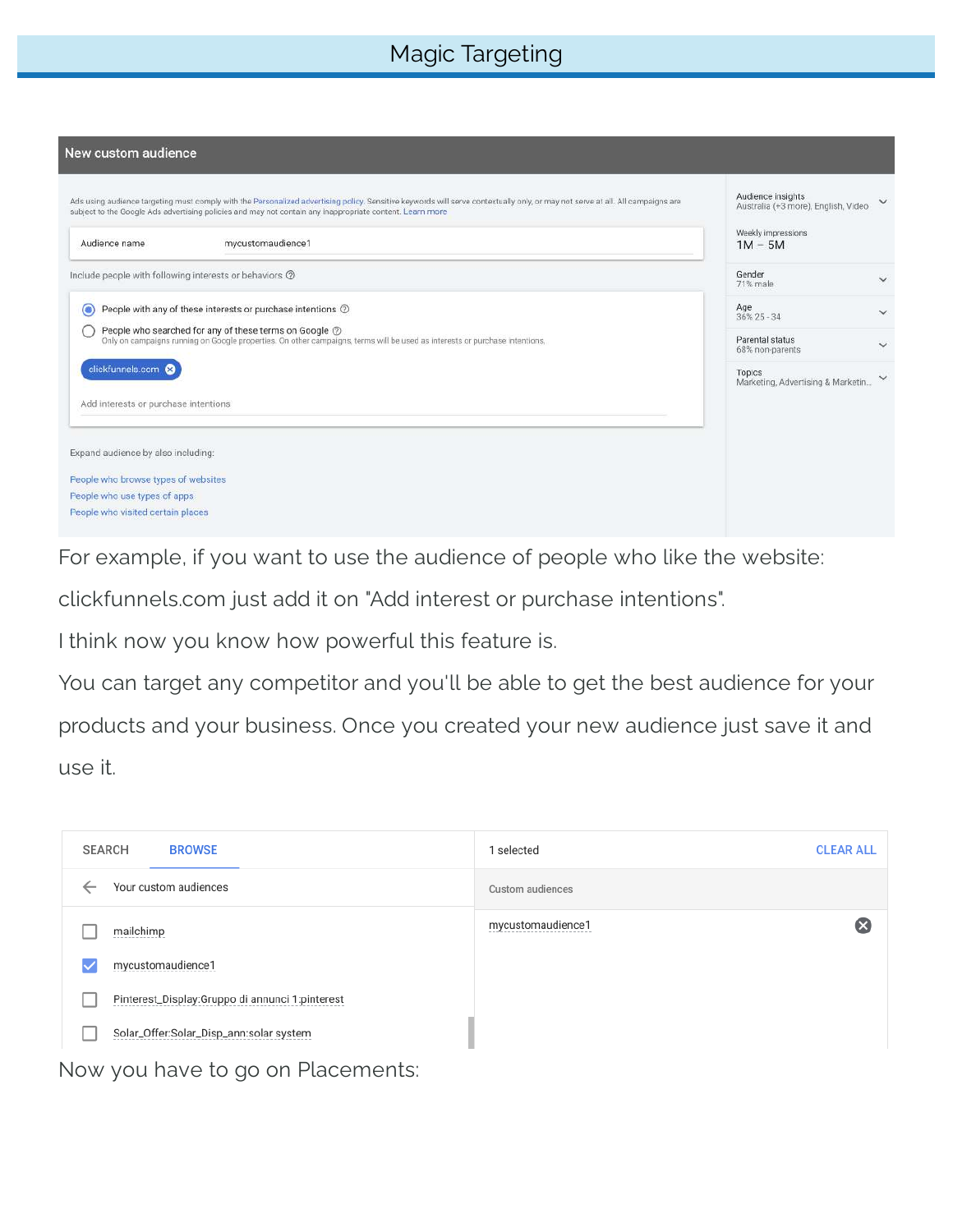| Select your placement targeting @        |                              |                                                                                                                                                                 |
|------------------------------------------|------------------------------|-----------------------------------------------------------------------------------------------------------------------------------------------------------------|
| Search by word, phrase, URL, or video ID | Q                            | None selected                                                                                                                                                   |
| YouTube channels                         | $\left\langle \right\rangle$ | Your ad can appear on any YouTube or Display Network placements that                                                                                            |
| YouTube videos                           | >                            | match your other targeting. Add specific placements to narrow your targeting.<br>If a specific website you target has an equivalent app, your ads can also show |
| Video lineups (881)                      |                              | there.                                                                                                                                                          |
| Websites                                 | >                            |                                                                                                                                                                 |
| Apps                                     | Y.                           |                                                                                                                                                                 |
| App categories (141)                     | Y.                           |                                                                                                                                                                 |
| Enter multiple placements                | $^{+}$                       |                                                                                                                                                                 |

You have to Choose Youtube Videos or Channels where to Show Your Youtube Video Ad.

Why are we using this option? Because we want to Laser-Target our audience. We want to know where they live, their age, we want their gender, the websites they like and also, as final step, we want the PURCHASE Intent.

To get it we want people that are searching on Youtube for a Video that is very related to the product we want to promote or to our business.

For this purpose there are some softwares that allows you to immediately find the best videos according to the keywords you want, or the best youtube channels, but if you are patient you can also do it manually .

The software I suggest you to use is this one: [CLICK HERE](https://warriorplus.com/o2/a/nfdft/0)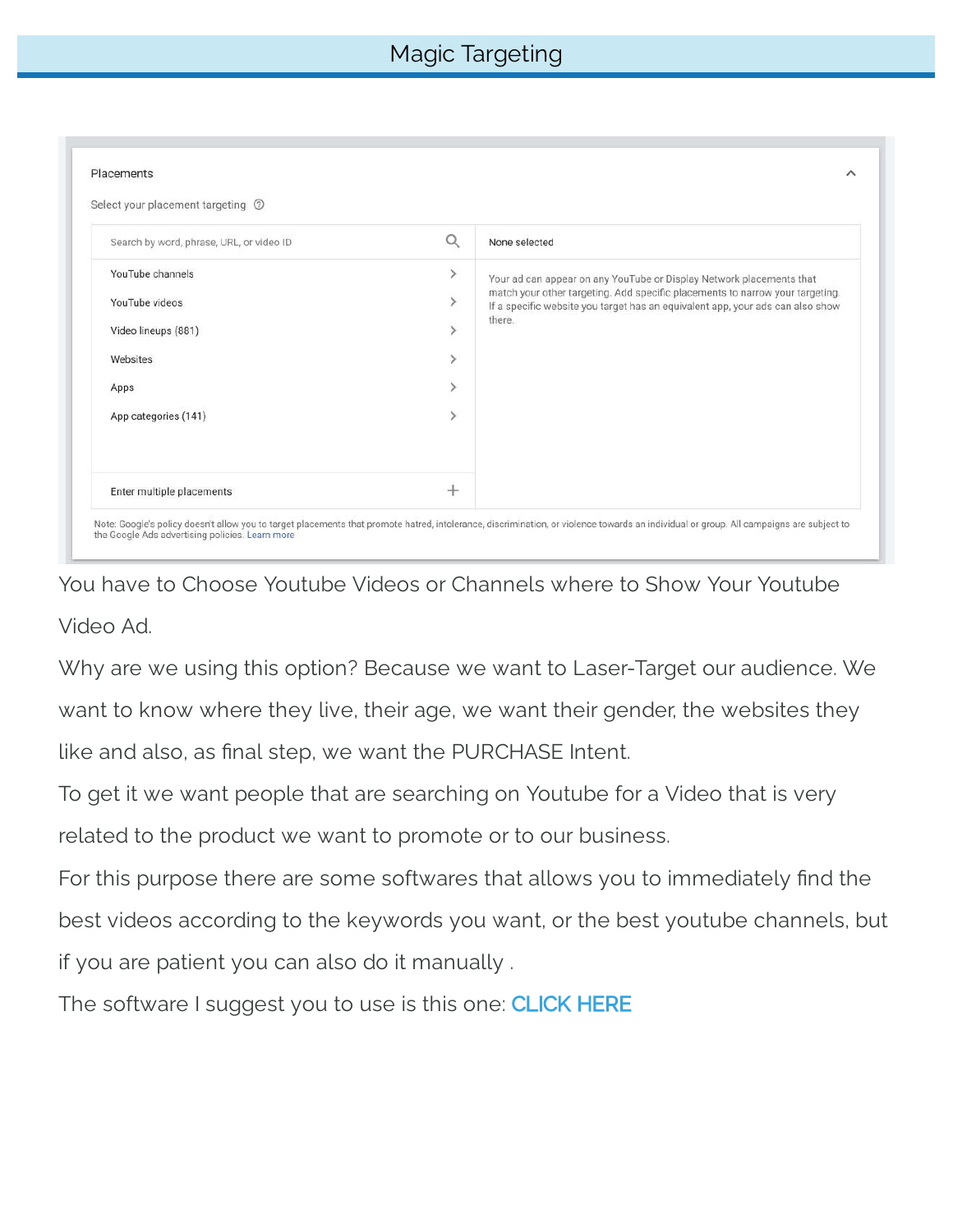For example, if I want to promote an Email Marketing Software, I'll search for Vidoes about Email Marketing.

I have made my research and I found these ones:

https://www.youtube.com/watch?v=hWyA\_OGySpg

https://www.youtube.com/watch?v=slAT81S6KhI https://www.youtube.com/watch?

v=9RS4WH0VyB8 https://www.youtube.com/watch?v=DFzOl821-A8

I'll add them in the Placement Sections under: "Enter Multiple Placements"

(For best Results you need to add as much video as possible)

### Placements

Select your placement targeting 7

| Enter multiple placements                                                                                                                                                                | $\times$ | None selected                                                                                                                                                                                                                                     |
|------------------------------------------------------------------------------------------------------------------------------------------------------------------------------------------|----------|---------------------------------------------------------------------------------------------------------------------------------------------------------------------------------------------------------------------------------------------------|
| https://www.youtube.com/watch?v=hWyA_OGySpg<br>https://www.youtube.com/watch?v=slAT81S6Khl<br>https://www.youtube.com/watch?v=9RS4WH0VyB8<br>https://www.youtube.com/watch?v=DFzOl821-A8 |          | Your ad can appear on any YouTube or Display Network placements that<br>match your other targeting. Add specific placements to narrow your targeting.<br>If a specific website you target has an equivalent app, your ads can also show<br>there. |
|                                                                                                                                                                                          |          |                                                                                                                                                                                                                                                   |
|                                                                                                                                                                                          |          |                                                                                                                                                                                                                                                   |
|                                                                                                                                                                                          |          |                                                                                                                                                                                                                                                   |
| <b>ADD 4 PLACEMENTS</b>                                                                                                                                                                  |          |                                                                                                                                                                                                                                                   |

Now move to the Bidding Section:

Enter \$0.20. You'll never pay that much. If you did your targeting properly you'll usually get \$0.02 per view. Even for very competitive keywords. That's why Youtube Ads are so special.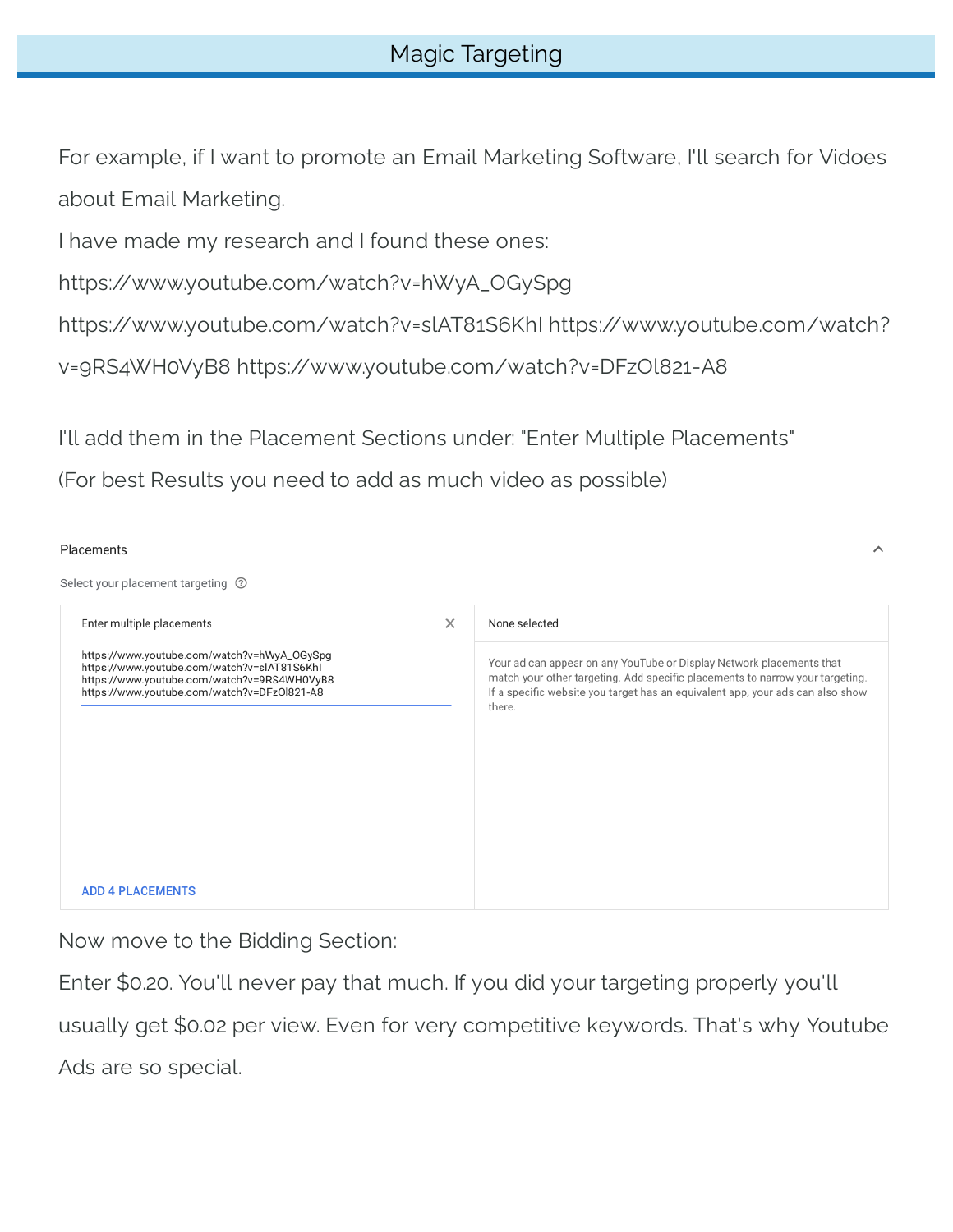| Bidding | Maximum CPV bid                             | Your Maximum CPV (cost-per-<br>view) bid is the highest amount            |  |
|---------|---------------------------------------------|---------------------------------------------------------------------------|--|
|         | 0.20                                        | you're willing to pay for someone<br>to view your video ad.<br>Learn more |  |
|         | $\vee$ Top content bid adjustment $\oslash$ |                                                                           |  |

Now the final part is to add your Youtube Video:

| Your YouTube Video                                                                                                                                                                   |            | <b>ON YOUTUBE</b>                                                                    |
|--------------------------------------------------------------------------------------------------------------------------------------------------------------------------------------|------------|--------------------------------------------------------------------------------------|
| <b>ONLINATED</b><br><b>Unlimited Autoresponder</b><br>ANTINESPONDER <b>FOR</b><br>by Internet Marketing Lovers . 235 views<br>Only \$19 - No Limits. https://imarketinglove<br>00:21 | Ø          | $\circ$                                                                              |
| Video ad format<br>Skippable in stream ad 2<br>o                                                                                                                                     |            | UNLIMITED<br><b>AUTORESPONDER</b>                                                    |
| Video discovery ad 2                                                                                                                                                                 |            | Skip Ad H<br>ONLY \$19 ONE TIME PRICE!                                               |
| Bumper ad 2                                                                                                                                                                          |            | 00:21                                                                                |
| The following ad formats aren't available in this campaign: non-skippable<br>in-stream ad, outstream ad-                                                                             |            | <b>Internet Marketing Lovers</b><br><b>LEARN MORE</b><br>Оo<br><b>Disalay URI</b>    |
| http://<br>Final URL                                                                                                                                                                 | Ø          | $= 4! = A$<br>ıŵ                                                                     |
| Required                                                                                                                                                                             |            |                                                                                      |
|                                                                                                                                                                                      | $\odot$    |                                                                                      |
| Display URL                                                                                                                                                                          |            | Mobile<br>Desktop                                                                    |
| Required                                                                                                                                                                             | 0/255      |                                                                                      |
| Call-to-action                                                                                                                                                                       |            | PREVIEW AD ON YOUTUBE<br><b>COPY LINK</b><br>$\checkmark$                            |
| Call-to-action                                                                                                                                                                       |            | To preview your ad on YouTube mobile, copy the link and share it to a mobile device. |
| Learn More                                                                                                                                                                           | $\odot$    |                                                                                      |
|                                                                                                                                                                                      | 10/10      |                                                                                      |
| Headline                                                                                                                                                                             | $^{\circ}$ |                                                                                      |
|                                                                                                                                                                                      | 0/15       |                                                                                      |
|                                                                                                                                                                                      |            |                                                                                      |
| v Ad URL options (advanced)                                                                                                                                                          |            |                                                                                      |
| Companion banner (computers only) $\circledcirc$                                                                                                                                     |            |                                                                                      |
| Autogenerate using your channel banner (recommended)                                                                                                                                 |            |                                                                                      |
| $\odot$<br>Upload an image                                                                                                                                                           |            |                                                                                      |
| <b>CHOOSE FILE</b>                                                                                                                                                                   |            |                                                                                      |
| Required                                                                                                                                                                             |            |                                                                                      |
| Dimensions: 300x60 pixels. Maximum file size: 150KB.                                                                                                                                 |            |                                                                                      |

Use Skippable in-stream ad.

Then fill all the parameters with your youtube video link and your Website link where you want people to go to buy your product or to get their email (Lead generation).

VERY IMPORTANT: